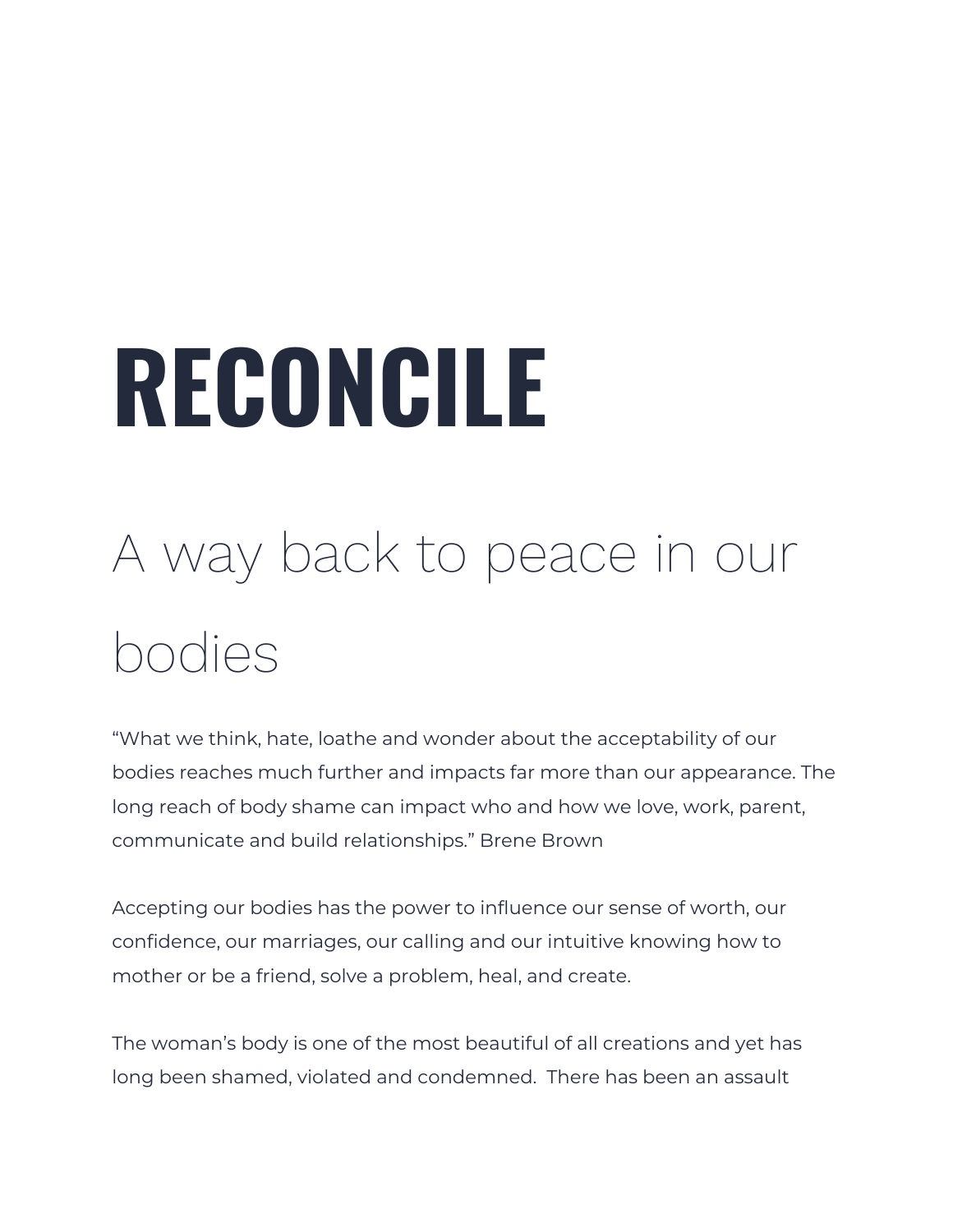against women and their bodies, and although we can't change what culture hurls against us, we can take back our authority over ourselves. As we do, we pioneer a path for girls to grow up in a world where it is normal to embody their feminine worth. This is for us, and it's for them.

This booklet is a guide is to help reconcile our relationship with our *own* bodies. May this tool bless you to find the truest sense of Shalom- peace, unity, wholeness and completeness. May you become integrated and connected in your physical self. May you bravely step into this work because, "... the acceptability of our bodies reaches much further and impacts far more than our appearance." -Brene Brown.

### Acknowledge

It is so easy to disconnect from our bodies because of judgement (ourselves or others), trauma, years of degrading or shame and a general dissatisfaction in the size, shape, color, or even physical pain.

Our most difficult work is this first step. It is easy to blame the culture or a specific influence in our lives for the shame we feel. But we are the heroines in our own story and taking back that power is what we are here to do. The reason why this first step is so hard is because it invites us to take a humble look at the places we have chosen to self critique, place judgement and agree with the false narratives around our worthiness and body image. (Disclaimer: Many women have experienced real trauma that requires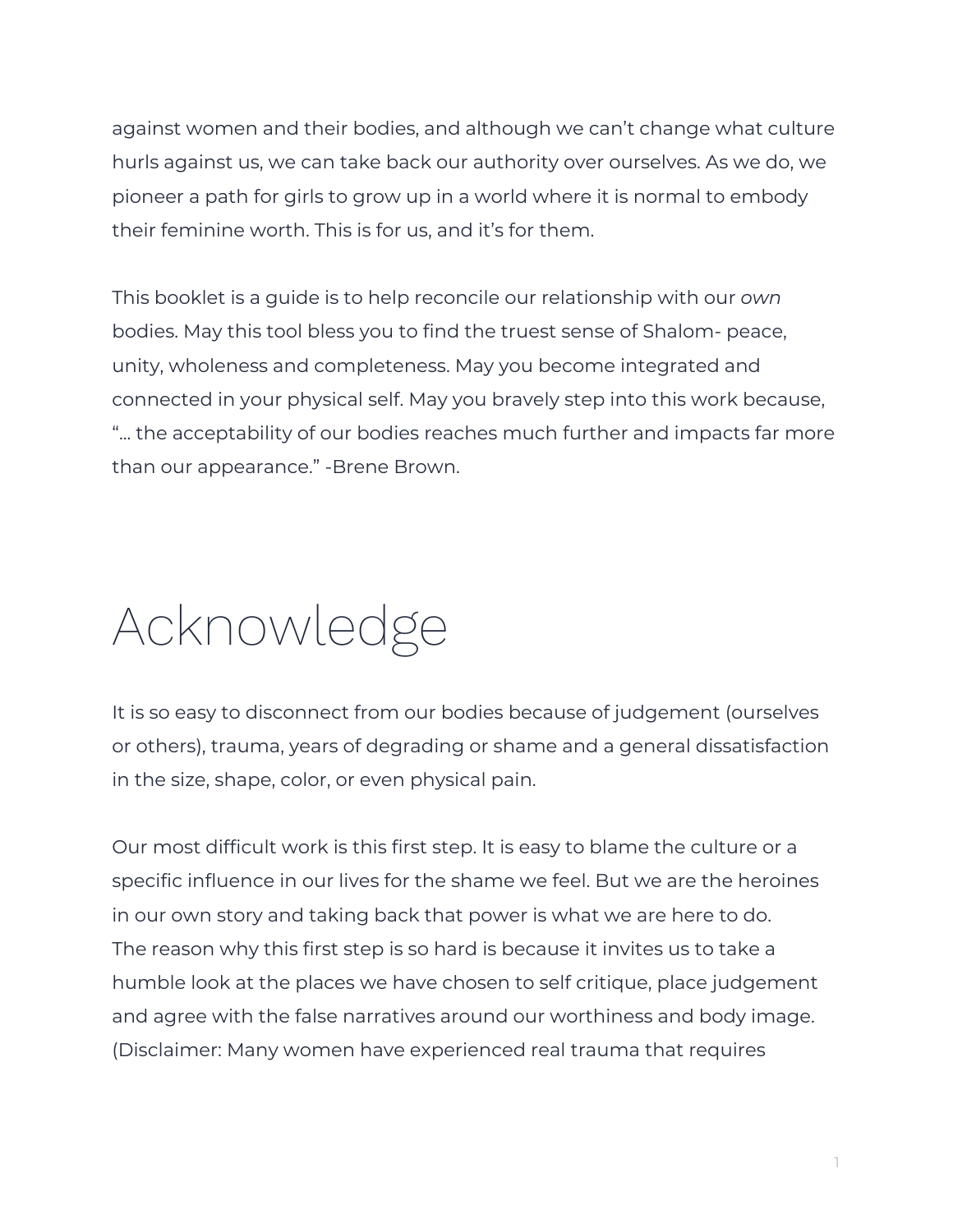professional healing help, if that is you, please reach out and seek professional assistance. This resource does not replace professional council.) This is for women who are ready to heal their relationship towards themselves. The steps in which we will do this are as follows:

- 1. Feel the weight of your own negative judgement/disconnection
- 2. Apologize
- 3. Choose to Forgive
- 4. Healing
- 5. Joy- even Delight- in your own body
- 6. Practice

#### **Feel the weight of judgement**

This is not about adding to our shame but becoming free from it. Close your eyes and imagine the times you've condemned your body- what has that done to your heart? Your soul? Your body?

#### **1. Body Scan**

This requires time and stillness. When you're ready, find a nurturing space where you can be comfortable and quiet. Take a few deep breaths and invite the Holy Spirit to illuminate the places you've caused sadness because of disconnect or disapproval. Be quiet, honest and willing to listen. What comes to mind first? What area of your body wants you to appreciate it? What area of your body have you most disapproved of?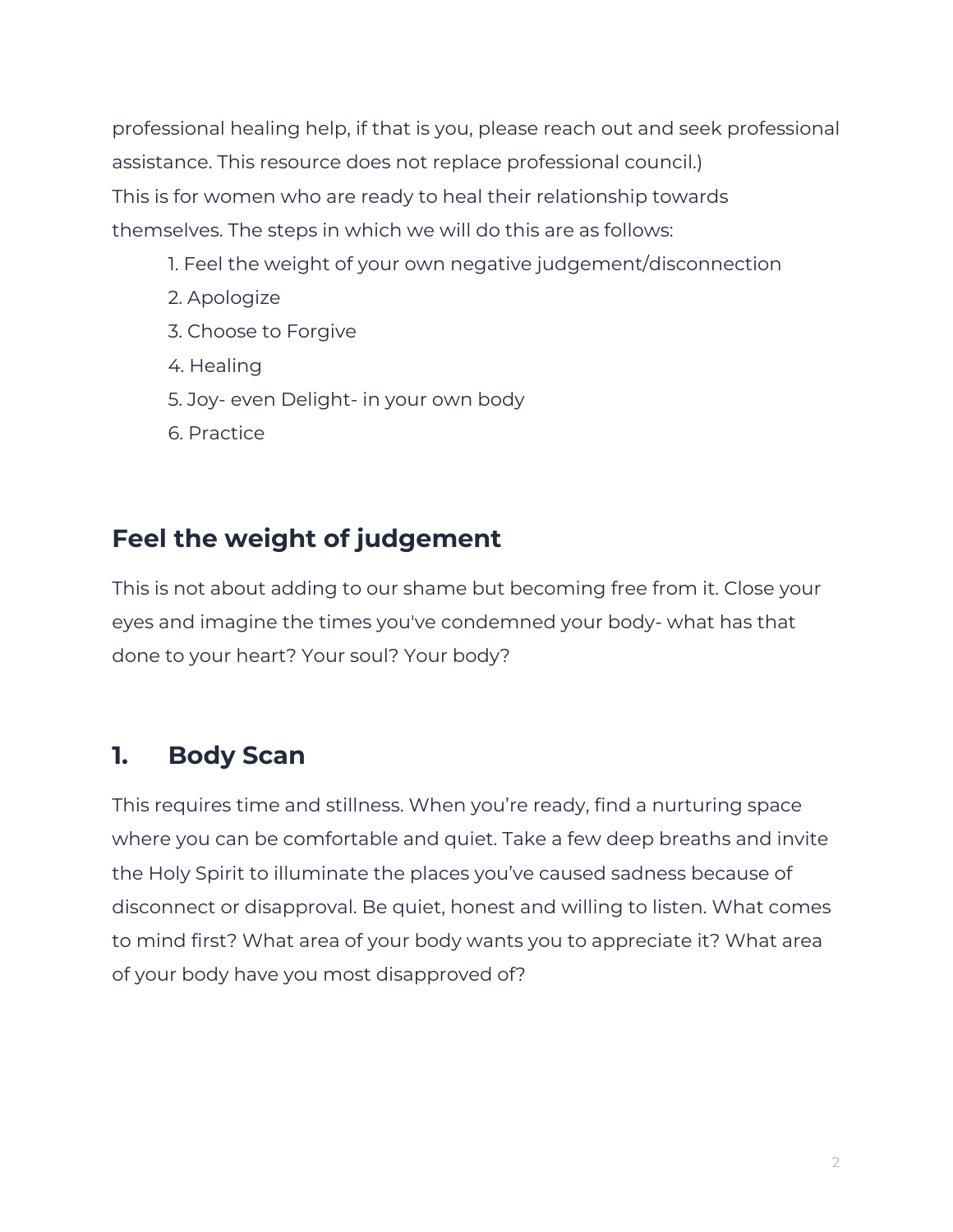### **2. Feel the depth of the pain**

Use the wonderful tool of your imagination to picture what the years of cursing and judgement have done.

This is a simple review of moments, memories, things that were said over you, the things you've agreed with. Write them down or let it play out like a movie highlight reel in your head. Find those places in order to let them go. Search and allow your body to guide you. This is not about staying in those memories, but allowing God's love to touch them.

### **3. Apologize**

This can look like a letter you journal to yourself. Or it can happen in a meditative posture as you do the body scan. You might find that actually touching or holding your palms to the area you are apologizing to might be helpful. Visualize reconnecting happening as you acknowledge and release. I chose to write a letter of apology here.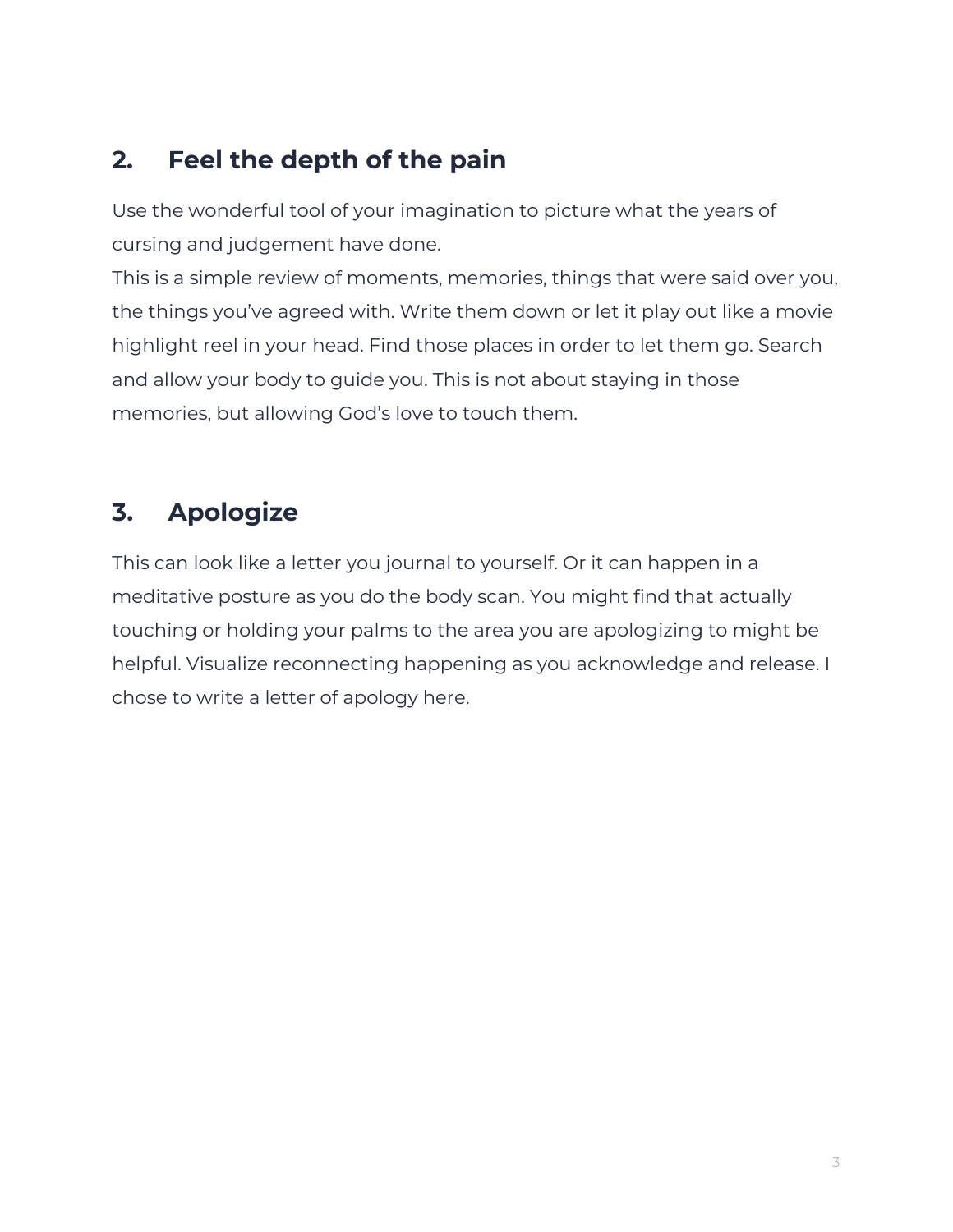### Reconcile

### **FORGIVENESS**

I choose to forgive myself for believing \_\_\_\_\_\_\_\_\_\_\_\_\_\_\_\_ that was said over me. I choose to forgive myself for agreeing with the lie that\_\_\_\_\_\_\_\_\_\_\_\_\_\_\_\_ was not enough. I choose to forgive myself for \_\_\_\_\_\_\_\_\_\_\_\_\_\_\_\_\_\_\_\_

Make this part your own. Write it out, speak it out, silently pray it out.

Forgiveness is a free gift that releases us from the judgement and shame. Forgiveness allows us to fully let go and surrender to God's bigger narrative which is that WE ARE LOVED, fully and completely right now.

### **Healing**

Now you get to picture or imagine what healing and peace look like. Imagine you being reconnected to your own body- in all of her beauty and imperfections.

Peace is allowing all the displaced parts to come home. It's welcoming the unloveable places to find rest. It's finding that every part of you is wrapped in love. It's kindness and care, nurture and nourishment. Describe what healing and peace look like for you.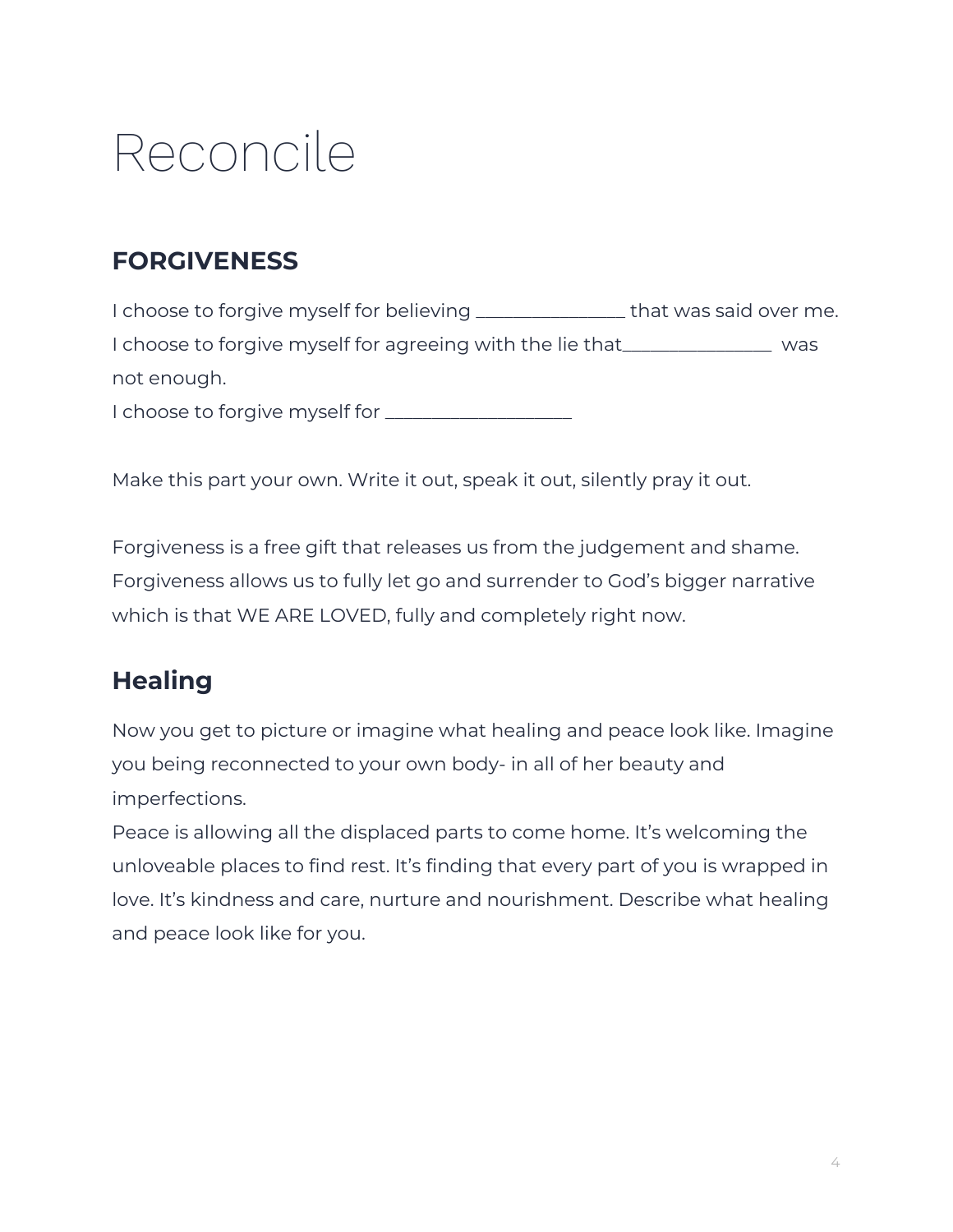When we remove negative statements, we need to replace them with positive ones. Here are a few ideas, but you can write your own unique to your story:::

- ❖ I am lovely.
- ❖ I am radiant.
- ❖ It's fun to be me.
- ❖ My worthiness does not depend on my desirability.
- ◆ I get to steward my body with kindness.
- ❖ I am valuable.
- ❖ I am full of beauty.
- ❖ I am grateful.

### Joy

### **GOD'S HELP**

To return to this joy we need God's help in our commitments. This is about delight much more than it is duty. It is our joy to choose our own bodies knowing the gift they are to us.

(You have full freedom to make this your own, here is an example to start.)

Dear me,

I choose to welcome every part of my body and see her as the beauty that she is. I choose to befriend her, love her and nourish her, for better or worse, sickness and health. When she is hurting and in pain, I will listen. I will also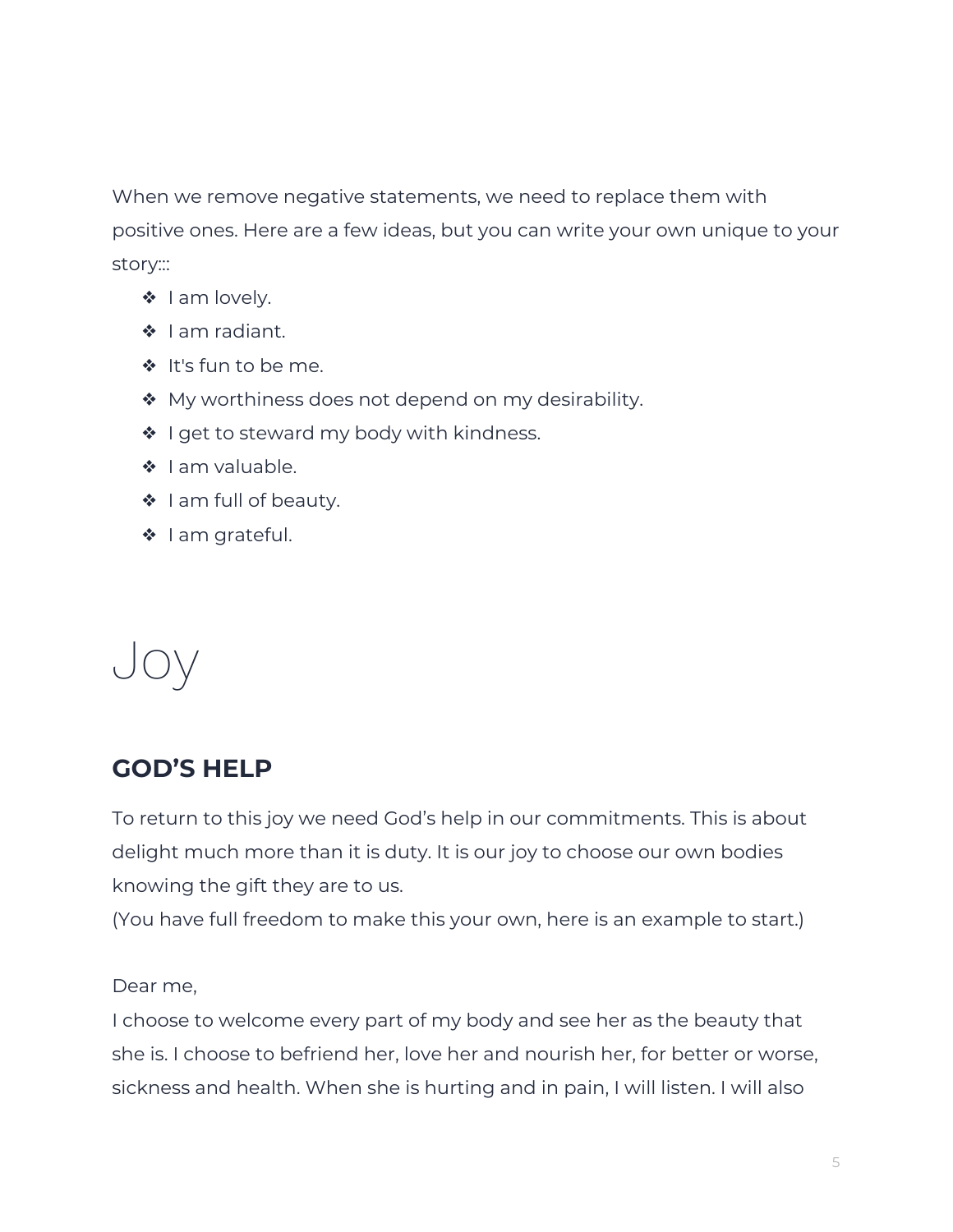listen for hunger and sleep, movement and rest. I will treat her with grace. I will choose to see the beauty God put in her as unique and wonderfully made, a display of creative splendor. I choose to commit to this because I choose joy in ordinary places and gratitude in imperfection. I will learn to cherish and honor even the parts that feel unloveable I will welcome. I will choose to embody Shalom- peace, unity, wholeness.

| <u>- .</u> |
|------------|
|------------|

#### **PRACTICE**

Now we get to practice nurturing and nourishing our bodies. What is a rhythm you can daily to check in, connect and listen? Our bodies are constantly communicating to us, we get to practice listening.

The final step to this reconciliation process is to write a thank you note to your body for how she has served you. She has gotten you through many things that are worth acknowledging and celebrating!

Dear Beautiful Body of Mine, Thank you for . . .